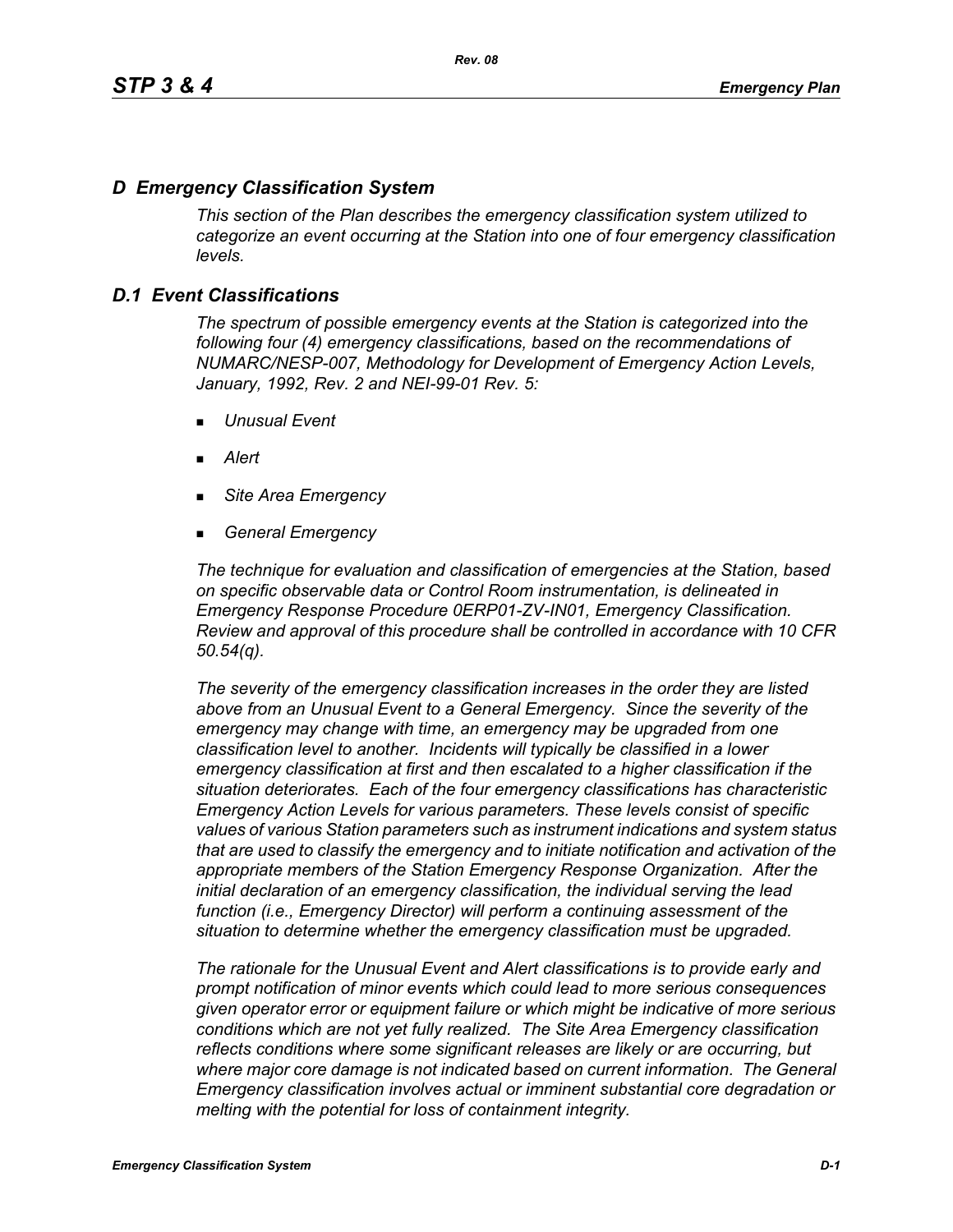*The philosophy taken for classification will always be to immediately declare the highest classification for which a set of limits have been attained (Emergency Action Levels). For example, a Site Area Emergency would be declared directly if the Emergency Action Level of that classification had been attained, even if the lower, Alert classification had not been previously declared. In utilizing the Emergency Action Level criteria as the basis for initiating emergency response activity, there may be instances when the Station Operations staff cannot determine quickly which of two action levels is appropriate for a particular occurrence. In those cases, the occurrence*  is treated as the higher level of classification and the appropriate response for that level *is initiated.*

### *D.2 Safety Features*

*The Units are designed with structures, systems, and components to prevent or mitigate the consequences of postulated events that may result in the release of radioactive material into the environment that could produce doses in excess of established values. The Units are also designed with process, radiation monitoring, and analytical instrumentation to measure radioactivity in the Units system fluids, building atmospheres, and liquid and gaseous effluents. These structures, systems, and components are also described in the Final Safety Analysis Report(s).*

*The initiating conditions and events that determine the emergency classification are based on the actual or potential failure, malfunction, or improper operation of these structures, systems, and components. Some of the initiating conditions and events are directly identifiable by their existence, such as operation of a safety system or a fire, while others require observation of process and radiation monitoring instrumentation and/or radiochemical analysis.*

*Emergency Response Procedures 0ERP01-ZV-IN01, Emergency Classification, and Tables D-1 and D-2 provide initiating conditions that lead to Emergency Action Levels and associated emergency classification. Emergency Response Procedure 0ERP01-ZV-IN01, Emergency Classification, contains process parameter instrumentation and corresponding values, equipment status, and non-process conditions and events for identifying the initiating conditions and events that constitute the Emergency Action Level for each classification. The initiating conditions found under the various classifications are intended as general guidelines and represent the types of conditions that may be evaluated to confirm or modify, at any time, the emergency classification and action level response initiated by the Operations staff. The actual situation, however, from Unusual Event to General Emergency, involves many variables in going from plant instrumentation readouts of a pre-accident situation to significant radiological exposures to the public. Such readings may usefully serve as conservative criteria for determining when to mobilize various emergency organizations, but final decisions to notify and alert the public utilizing the Prompt Notification System are the decisions of the local and State governmental officials.*

*Station process emergency conditions and events are confirmed and mitigated by use of Emergency Operating Procedures. These procedures are based on guidelines developed by the Westinghouse and General Electric Owners Groups and require the*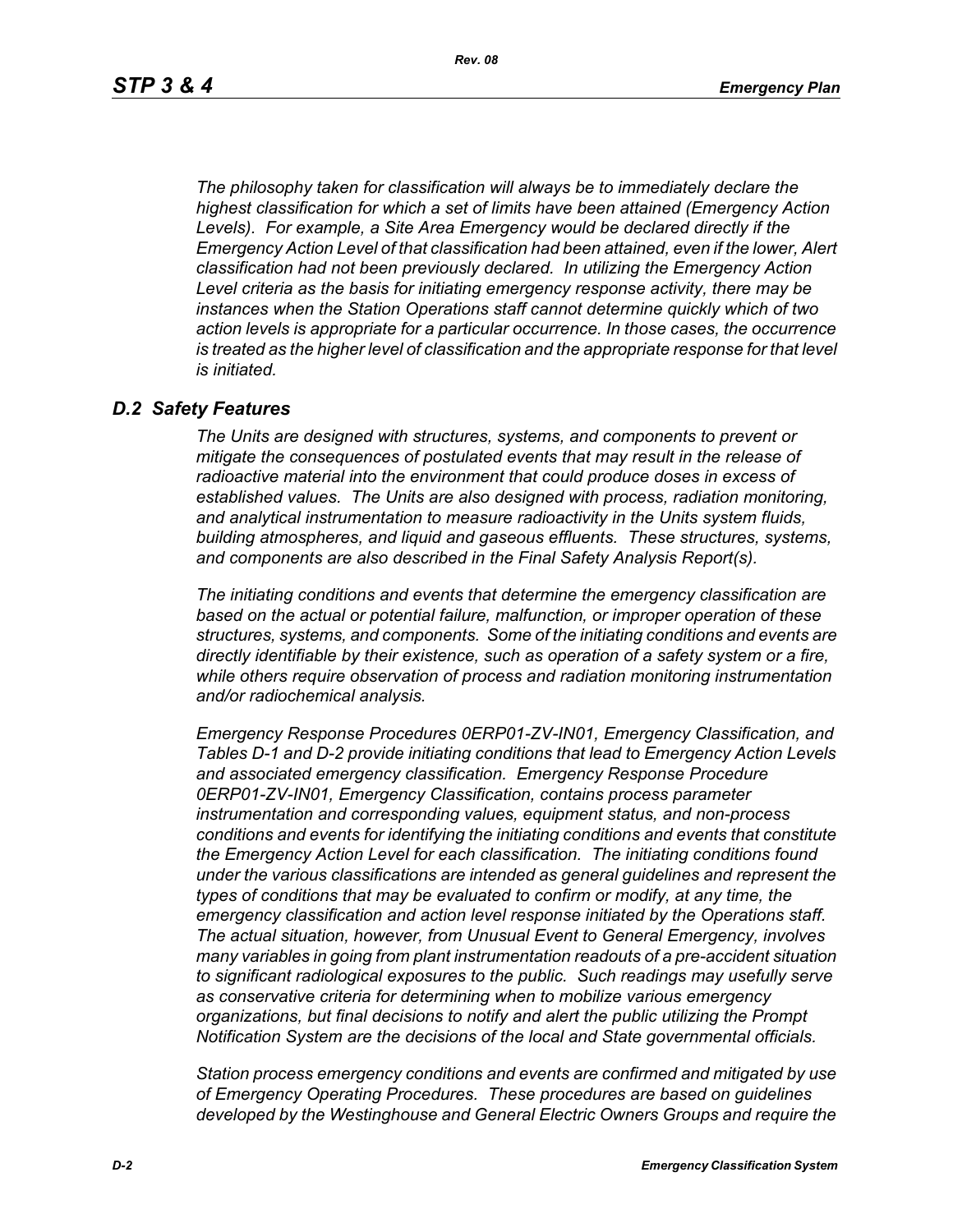*monitoring of critical safety functions and a diagnostic evaluation to classify the emergency.*

*Non-process emergency conditions and events are confirmed as required by the use of specific Station procedures or physical confirmation.*

*Station procedures contain the specific instrumentation, equipment status, and nonprocess conditions and events that are used to establish the emergency classification.*

# *D.3 Emergency Classifications*

*The following subsections describe each emergency classification. The descriptions contained in these subsections are not intended to be totally descriptive nor allinclusive. The Emergency Director will declare an appropriate emergency classification when, in his judgment, the Station status warrants.*

### *D.3.1 Unusual Event Classification*

*Unusual Event is the least severe of the four classes of emergency, in that events are in process or have occurred which indicate a potential degradation of the level of safety of the station or indicate a security threat to facility protection has been initiated. No releases of radioactive material requiring offsite response or monitoring are expected unless further degradation of safety systems occurs.*

*This classification includes those situations which, unless complicated by other factors, pose no harm to the public but for which it is prudent to notify Station personnel, State, local, and Federal officials to provide them with current information on unusual events which are occurring or have occurred at the Station*

*Events in this classification will initiate activation of the Emergency Notification and Response System (ENRS) to notify Emergency Response Organization (ERO) Personnel. This is an information only notification and does not require activation of Emergency Facilities.* 

# *D.3.2 Alert Classification*

*The Alert classification includes events that are in process or have occurred which involve an actual or potential substantial degradation of the level of safety of the station or a security event that involves probable life threatening risk to site personnel or damage to site equipment because of HOSTILE ACTION. Any releases are expected to be limited to small fractions of the Environmental Protection Agency (EPA) Protective Action Guideline exposure levels. This emergency classification includes those situations for which it is prudent to notify Station personnel, and State, Local, and Federal officials in order to assure that emergency personnel are available to respond should the situation become more serious. These situations, unless upgraded to a more severe emergency classification, pose no threat to the public but confirmatory radiological monitoring by the State may be appropriate in order to verify that no harm to the public has occurred.*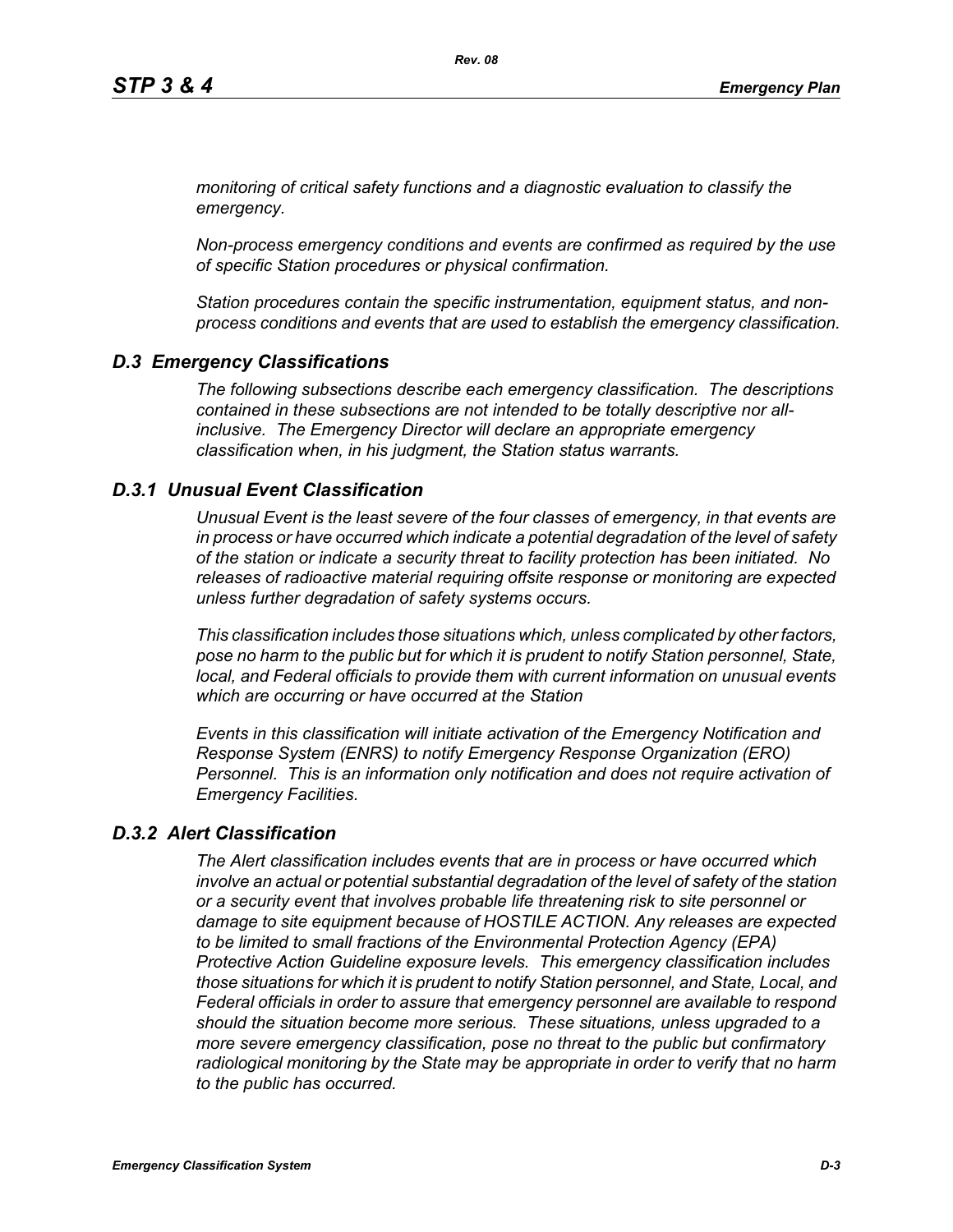*Events in this classification will initiate activation of the Technical Support Center and Operations Support Center. The Emergency Operations Facility and the Joint Information Center shall be staffed as a precautionary action and may be activated at the discretion of the Emergency Director. The personnel in the Emergency Operations Facility act in a support function to the Technical Support Center. The Emergency Operations Facility Dose Projection capability is activated at an Alert. Any Emergency Response Facility may be activated at the discretion of the Emergency Director.*

## *D.3.3 Site Area Emergency Classification*

*The Site Area Emergency classification includes events that are in process or have occurred which involve an actual or likely major failures of station functions needed for protection of the public or HOSTILE ACTION that results in intentional damage or malicious acts; (1) toward site personnel or equipment that could lead to the likely failure of or; (2) that prevent effective access to equipment needed for the protection of the public. Any releases are not expected to result in exposure levels which exceed Environmental Protection Agency (EPA) Protective Action Guideline exposure levels beyond the site boundary. This emergency classification includes those situations for which it is prudent to notify Station personnel, State, County, and Federal officials to allow emergency response facilities to be staffed and personnel required for evacuation of near site areas to prepare and stage should the situation become more serious.* 

*Situations classified under the Site Area Emergency classification are those for which it may be prudent to provide early warning to the general public within the ten (10) mile Emergency Planning Zone to provide an increased state of readiness should the situation become more serious.*

*Although Protective Action Recommendation are not required, declaration of a Site Area Emergency will require initiation of emergency response actions by the Station personnel and the State and County authorities.*

### *D.3.4 General Emergency Classification*

*The General Emergency is the most severe emergency classification defined in this Plan. The General Emergency classification includes events that are in process or have occurred which involve actual or imminent substantial core degradation or melting with potential for loss of containment integrity or HOSTILE ACTION that results in an actual loss of physical control of the facility. Releases can be reasonably expected to exceed Environmental Protection Agency (EPA) Protective Action Guideline exposure levels offsite for more than the immediate site area. This emergency classification includes those situations for which it is prudent to notify Station personnel, State, County, and Federal officials to allow the cognizant organizations to take predetermined protective actions, such as shelter or evacuation of the public, in order to minimize the potential for radiological exposure of the public. For these situations, it is prudent to provide early warning to the population within the ten (10) mile Emergency Planning Zone to allow the public to take any necessary protective actions.*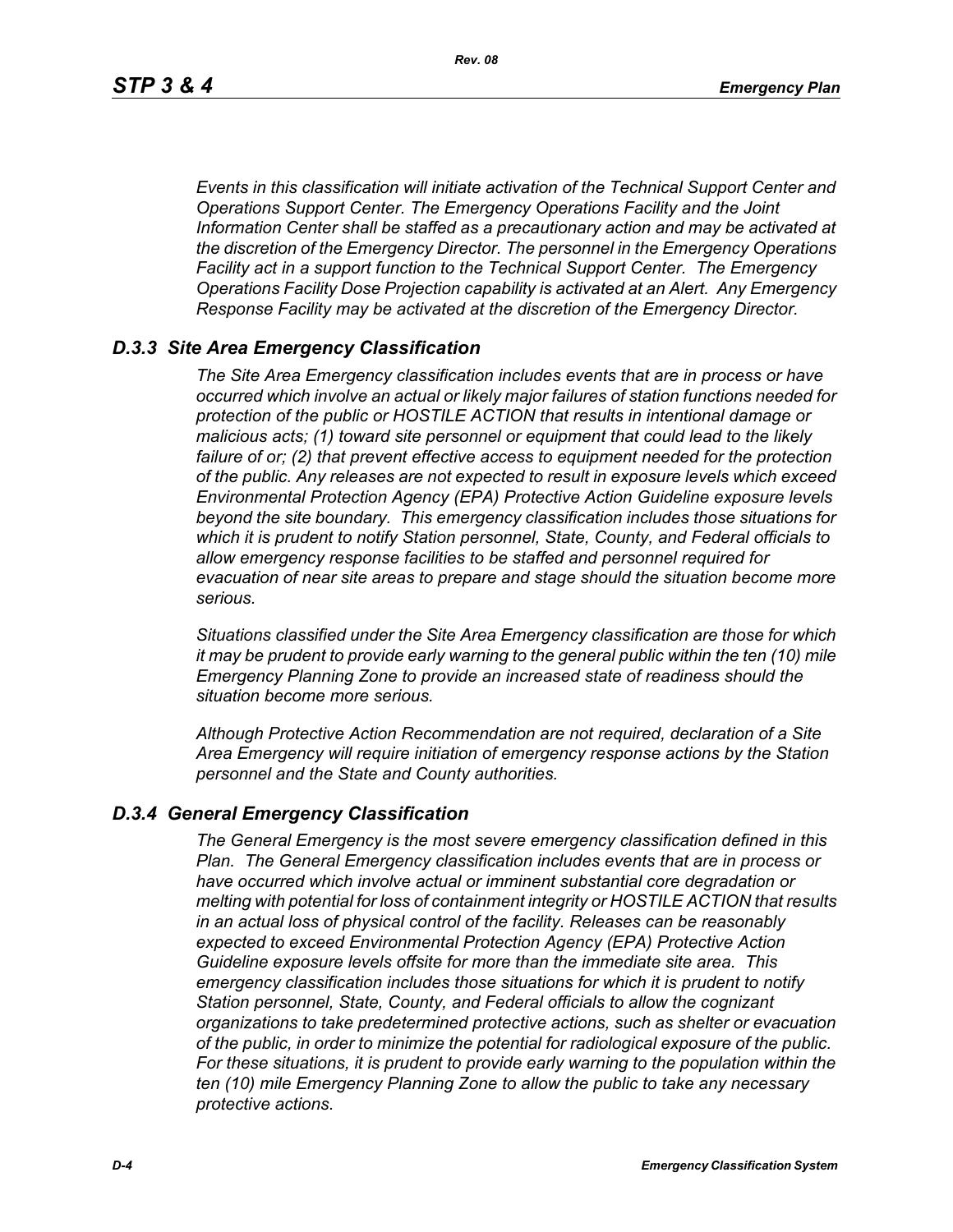#### *Table D-1 (Units 1 and 2) Initiating Conditions For Emergency Classification Page 1 of 4*

**NOTE** *The following GENERALIZED initiating conditions describe entry into the four emergency classifications for each category. Refer to Emergency Plan Implementing Procedures for, Emergency Classification for the SPECIFIC initiating conditions, plant parameter values and Emergency Action Levels.*

|                        |                      |                      | <b>SITE AREA</b>     | <b>GENERAL</b>        |
|------------------------|----------------------|----------------------|----------------------|-----------------------|
| <b>CATEGORIES</b>      | <b>UNUSUAL EVENT</b> | ALERT                | <b>EMERGENCY</b>     | <b>EMERGENCY</b>      |
| <b>Fission product</b> | Any loss or any      | Any loss or any      | Loss of both fuel    | Loss of any two       |
| barriers               | potential loss of    | potential loss of    | clad and reactor     | barriers and          |
|                        | containment          | clad or reactor      | coolant system or    | potential loss or     |
|                        |                      | coolant system       | potential loss of    | loss of third barrier |
|                        | Fuel clad            |                      | both fuel clad and   |                       |
|                        | degradation          |                      | reactor coolant      |                       |
|                        |                      |                      | system               |                       |
|                        | Reactor coolant      |                      | or                   |                       |
|                        | system leakage       |                      | Potential loss of    |                       |
|                        |                      |                      | either fuel clad or  |                       |
|                        |                      |                      | reactor coolant      |                       |
|                        |                      |                      | system and loss of   |                       |
|                        |                      |                      | any additional       |                       |
|                        |                      |                      | barrier              |                       |
| Electrical             | Unplanned loss of    | AC power to 3        | Loss of all class 1E | Prolonged loss of     |
|                        | class 1E direct      | engineered safety    | direct current       | offsite and onsite    |
|                        | current power        | feature busses is    | power                | power to all 3        |
|                        | during cold          | reduced to a single  |                      | engineered safety     |
|                        | shutdown or          | power source such    | Loss of offsite and  | feature busses        |
|                        | refueling            | that any single      | onsite power to all  |                       |
|                        |                      | failure would result | 3 engineered safety  |                       |
|                        | Loss of offsite      | in loss of all AC    | feature busses       |                       |
|                        | power to             | power                |                      |                       |
|                        | engineered safety    |                      |                      |                       |
|                        | feature busses       | Loss of offsite and  |                      |                       |
|                        |                      | onsite power to all  |                      |                       |
|                        |                      | 3 engineered safety  |                      |                       |
|                        |                      | feature busses       |                      |                       |
|                        |                      | during cold          |                      |                       |
|                        |                      | shutdown or          |                      |                       |
|                        |                      | refueling            |                      |                       |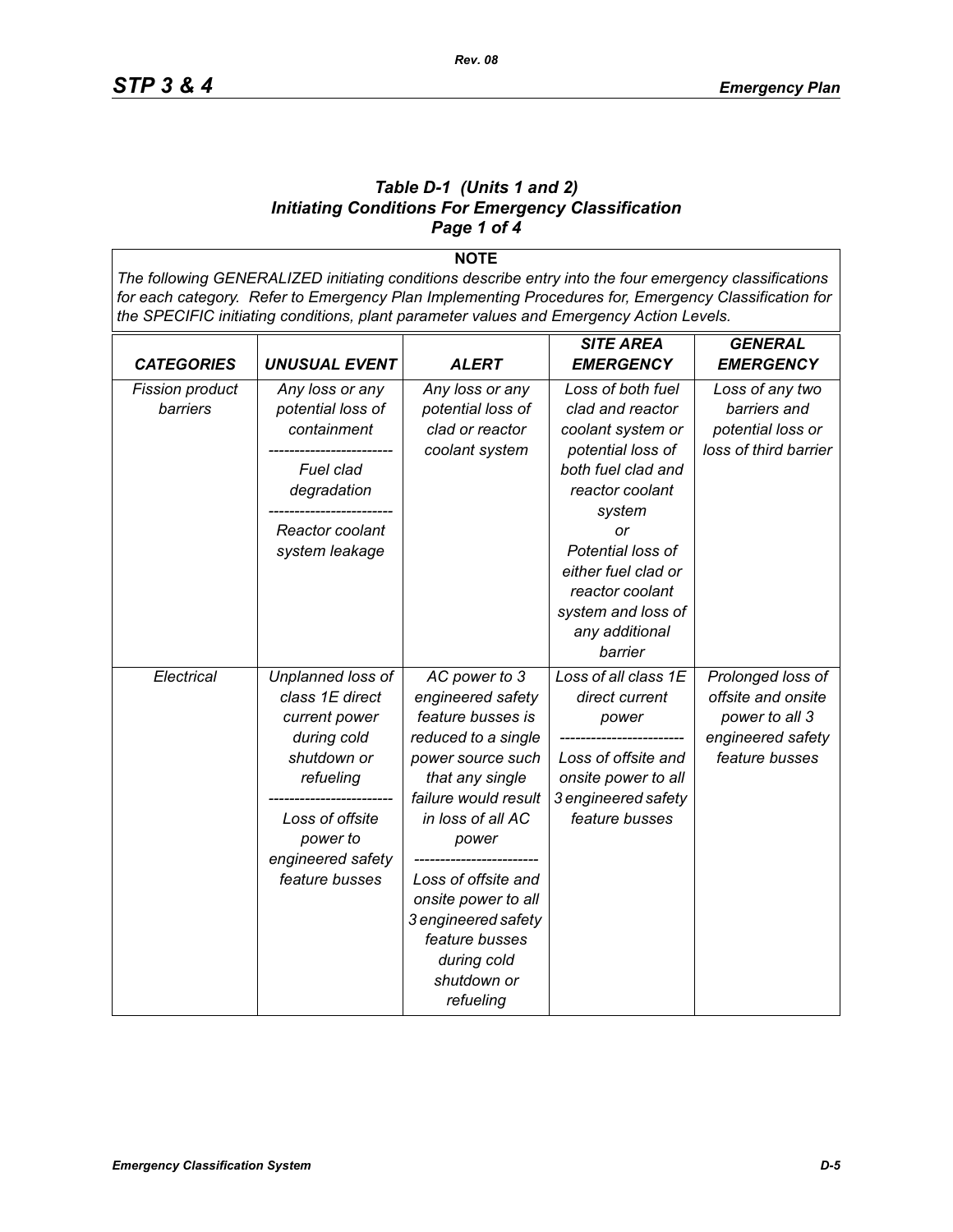## *Table D-1 (Units 1 and 2) Initiating Conditions for Emergency Classification Page 2 of 4*

| <b>CATEGORIES</b>    | <b>UNUSUAL EVENT</b>        | <b>ALERT</b>          | <b>SITE AREA</b><br><b>EMERGENCY</b> | <b>GENERAL</b><br><b>EMERGENCY</b> |
|----------------------|-----------------------------|-----------------------|--------------------------------------|------------------------------------|
| Reactor protection / | Inability to reach          | Failure of reactor    | Failure of reactor                   | Failure of the                     |
| <b>Technical</b>     | required shutdown           | protection system     | protection system                    | reactor protection                 |
| Specification        | within required             | to complete or        | to complete or                       | system to complete                 |
|                      | <b>Technical</b>            | initiate an           | initiate an                          | an automatic                       |
|                      | <b>Specification limits</b> | automatic reactor     | automatic reactor                    | reactor trip and                   |
|                      |                             | trip and manual trip  | trip and manual trip                 | manual trip was not                |
|                      |                             | was successful        | was not successful                   | successful and                     |
|                      |                             |                       |                                      | indication of                      |
|                      |                             |                       |                                      | extreme challenge                  |
|                      |                             |                       |                                      | to ability to cool the             |
|                      |                             |                       |                                      | core                               |
| Communications /     | Unplanned loss of           | Unplanned loss of     | Inability to monitor                 |                                    |
| <b>Alarms</b>        | all onsite or offsite       | most Control Room     | a significant                        |                                    |
| Assessment           | communications              | safety system         | transient in                         |                                    |
|                      | capabilities                | annunciation or       | progress                             |                                    |
|                      |                             | indication with       |                                      |                                    |
|                      | Unplanned loss of           | either (1) a          |                                      |                                    |
|                      | most control room           | significant transient |                                      |                                    |
|                      | safety system               | in progress, or (2)   |                                      |                                    |
|                      | annunciation or             | compensatory          |                                      |                                    |
|                      | indication                  | indicators are        |                                      |                                    |
|                      |                             | unavailable           |                                      |                                    |
| Shutdown             | Unplanned loss of           | Inability to maintain | Complete loss of                     |                                    |
| Maintenance          | class 1E direct             | plant in cold         | any function                         |                                    |
|                      | current power               | shutdown              | needed to achieve                    |                                    |
|                      | during cold                 |                       | or maintain hot                      |                                    |
|                      | shutdown or                 | Loss of offsite and   | shutdown                             |                                    |
|                      | refueling                   | onsite power to all   |                                      |                                    |
|                      |                             | 3 engineered safety   | Loss of water level                  |                                    |
|                      |                             | feature busses        | in the reactor                       |                                    |
|                      |                             | during cold           | vessel that has or                   |                                    |
|                      |                             | shutdown or           | will uncover fuel in                 |                                    |
|                      |                             | refueling             | the reactor vessel                   |                                    |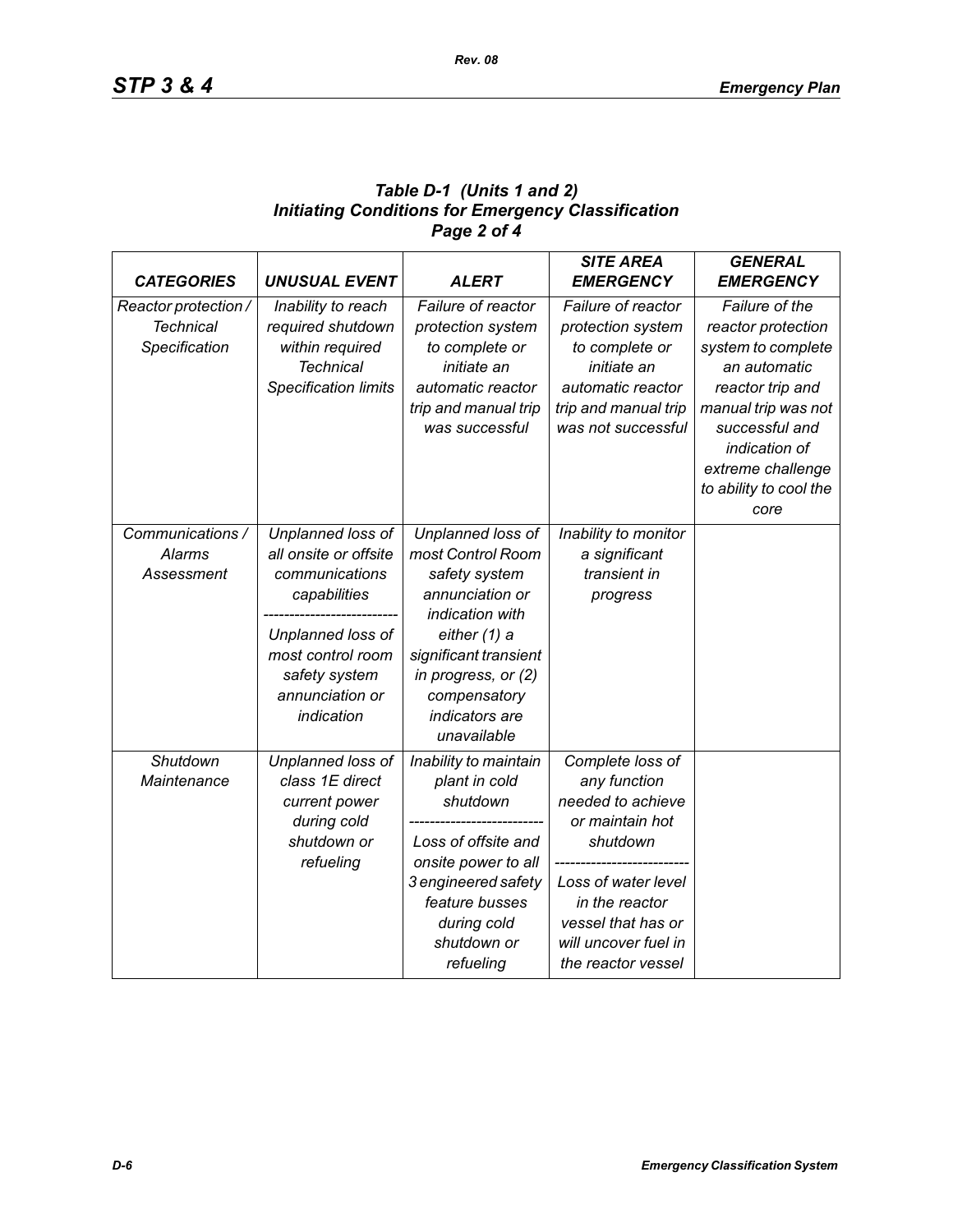| Table D-1 (Units 1 and 2)                                 |
|-----------------------------------------------------------|
| <b>Initiating Conditions for Emergency Classification</b> |
| Page 3 of 4                                               |

| <b>CATEGORIES</b>       | <b>UNUSUAL EVENT</b> | <b>ALERT</b>              | <b>SITE AREA</b><br><b>EMERGENCY</b> | <b>GENERAL</b><br><b>EMERGENCY</b> |
|-------------------------|----------------------|---------------------------|--------------------------------------|------------------------------------|
| Radiological            | Unplanned release    | Unplanned release         | Radiological                         | Radiological                       |
| release                 | above limits for 60  | significantly above       | release which may                    | release which                      |
|                         | minutes              | limits                    | approach                             | would result in                    |
|                         |                      |                           | environmental                        | doses at or above                  |
|                         |                      |                           | protection agency                    | environmental                      |
|                         |                      |                           | protective action                    | protection agency                  |
|                         |                      |                           | guidelines                           | protective action                  |
|                         |                      |                           |                                      | guidelines                         |
| <b>Radiation levels</b> | Unexpected           | Release of                | Unexpected                           | Unexpected                         |
|                         | increase in plant    | radioactive material      | increases in                         | increase in                        |
|                         | radiation levels or  | or increase in            | containment                          | containment                        |
|                         | airborne             | radiation levels that     | radiation levels                     | radiation levels                   |
|                         | concentrations       | impedes operation         | (100 rem/hour)                       | (1000 rem/hour)                    |
|                         |                      | of systems required       |                                      |                                    |
|                         |                      | to maintain safe          |                                      |                                    |
|                         |                      | operation or to           |                                      |                                    |
|                         |                      | establish or              |                                      |                                    |
|                         |                      | maintain cold             |                                      |                                    |
|                         |                      | shutdown                  |                                      |                                    |
|                         |                      | Major damage to           |                                      |                                    |
|                         |                      | <i>irradiated fuel or</i> |                                      |                                    |
|                         |                      | loss of water level       |                                      |                                    |
|                         |                      | that has or will          |                                      |                                    |
|                         |                      | result in uncovering      |                                      |                                    |
|                         |                      | of irradiated fuel        |                                      |                                    |
|                         |                      | outside of the            |                                      |                                    |
|                         |                      | reactor vessel            |                                      |                                    |
| Fire/explosion          | Fire or explosion in | Fire or explosion in      |                                      |                                    |
|                         | the protected area   | a vital area              |                                      |                                    |
|                         | or switchyard which  | potentially affecting     |                                      |                                    |
|                         | affects normal       | safe shutdown or          |                                      |                                    |
|                         | operation            | decay heat removal        |                                      |                                    |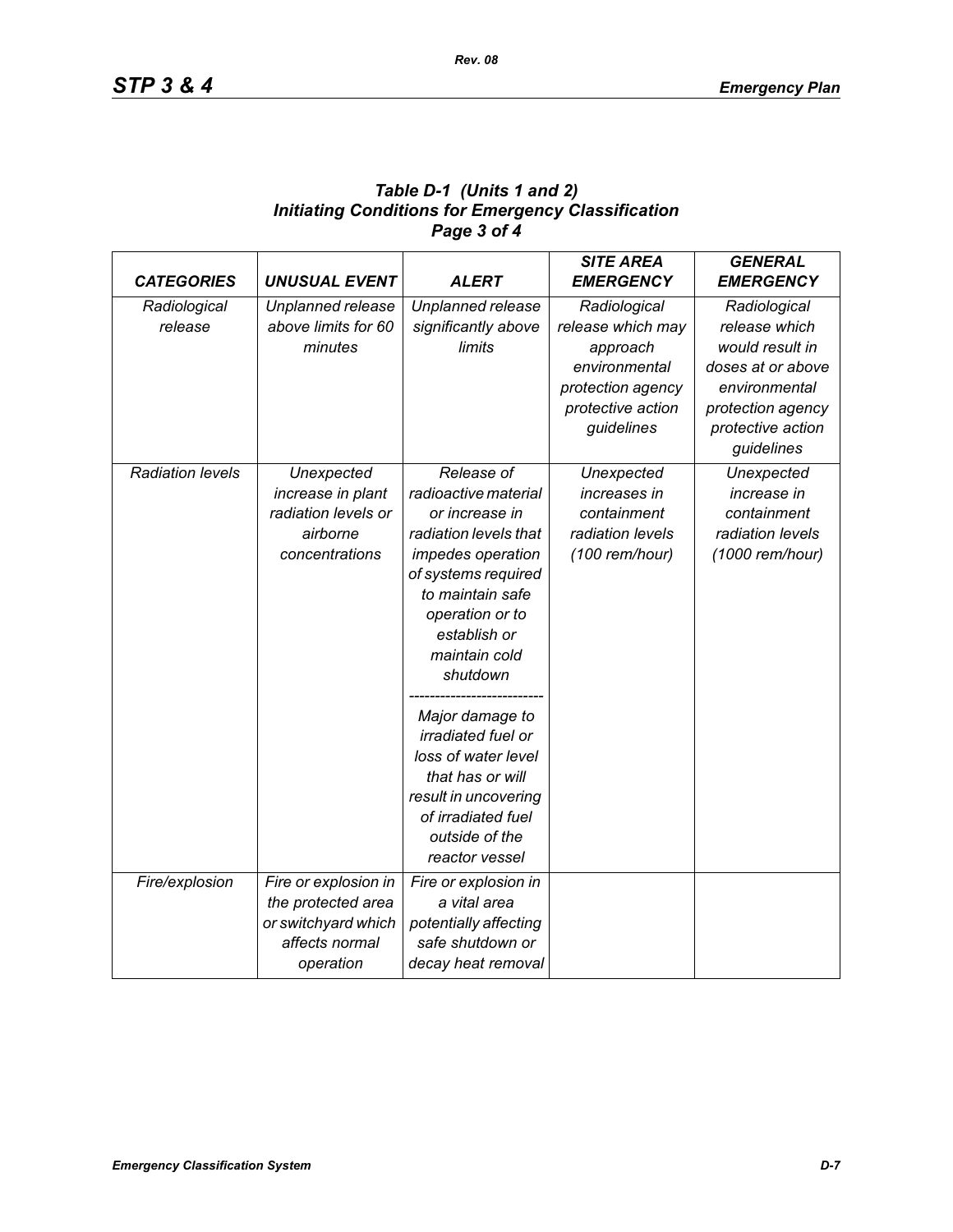## *Table D-1 (Units 1 and 2) Initiating Conditions for Emergency Classification Page 4 of 4*

| <b>CATEGORIES</b>                                                       | <b>UNUSUAL EVENT</b>                                                    | <b>ALERT</b>                                                                            | <b>SITE AREA</b><br><b>EMERGENCY</b>                                                                                            | <b>GENERAL</b><br><b>EMERGENCY</b>                                                             |
|-------------------------------------------------------------------------|-------------------------------------------------------------------------|-----------------------------------------------------------------------------------------|---------------------------------------------------------------------------------------------------------------------------------|------------------------------------------------------------------------------------------------|
| Security                                                                | Confirmed security<br>event which<br>indicates a                        | Security event in<br>the protected area                                                 | Security event in<br>the Vital Area                                                                                             | Security event<br>resulting in loss of<br>physical control of                                  |
|                                                                         | potential<br>degradation in the<br>level of safety of<br>the plant      | Notification of an<br>airborne attack<br>threat                                         | Site attack                                                                                                                     | the facility                                                                                   |
|                                                                         |                                                                         | Notification of<br>hostile action within<br>the owner<br>controlled area                |                                                                                                                                 |                                                                                                |
| Toxic /Flammable<br>gas                                                 | Toxic/Flammable<br>gases affecting<br>plant operation                   | Toxic /Flammable<br>gases potentially<br>affecting safe<br>operation                    |                                                                                                                                 |                                                                                                |
| Natural or<br>destructive<br>phenomena<br>affecting plant vital<br>area | Natural or<br>destructive<br>phenomena<br>affecting plant<br>operations | Natural or<br>destructive<br>phenomena<br>potentially affecting<br>safe plant operation |                                                                                                                                 |                                                                                                |
| Control Room<br>evacuation                                              |                                                                         | <b>Control Room</b><br>evacuation                                                       | Control Room<br>evacuation                                                                                                      | Control Room<br>evacuation and<br>plant control cannot<br>be established                       |
| <b>Miscellaneous</b><br>events                                          | <b>Miscellaneous</b><br>events affecting<br>plant operations            | <b>Miscellaneous</b><br>events potentially<br>affecting safe plant<br>operations        | <b>Miscellaneous</b><br>events affect the<br>ability to shutdown<br>the plant or<br>maintain it in a safe<br>shutdown condition | <b>Miscellaneous</b><br>events which may<br>potentially result in<br>a hazard to the<br>public |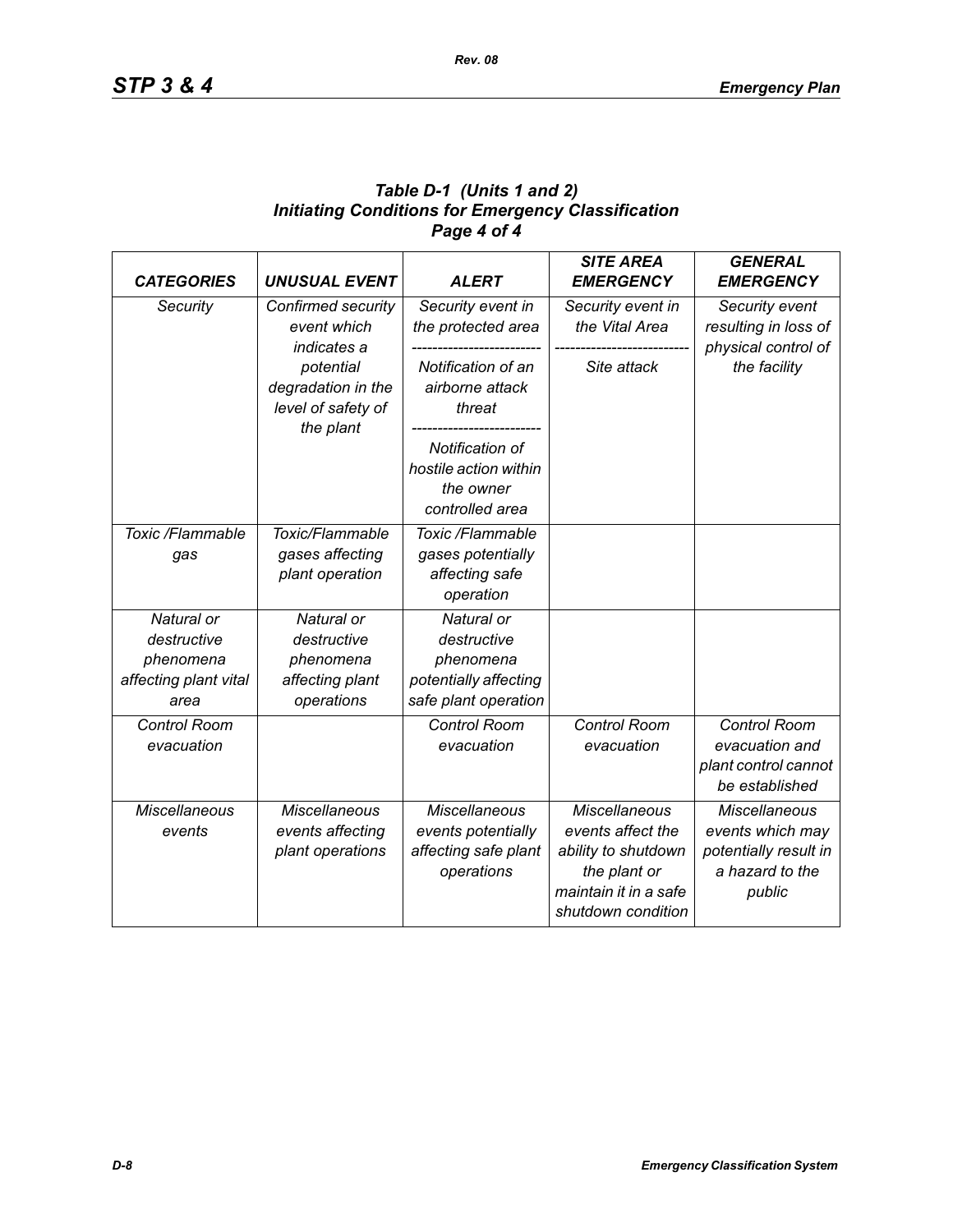#### **Table D-2 (Units 3 and 4) Initiating Conditions for Emergency Classification Page 1 of 4**

**NOTE**

The following GENERALIZED initiating conditions describe entry into the four emergency classifications for each category. Refer to Emergency Plan Implementing Procedures for Emergency Classification for the SPECIFIC initiating conditions, plant parameter values and Emergency Action Levels.

| <b>UNUSUAL EVENT</b>                                                                                   | <b>ALERT</b>                                                                                 | <b>SITE AREA</b><br><b>EMERGENCY</b>                                               | <b>GENERAL</b><br><b>EMERGENCY</b>                                                                                                    |
|--------------------------------------------------------------------------------------------------------|----------------------------------------------------------------------------------------------|------------------------------------------------------------------------------------|---------------------------------------------------------------------------------------------------------------------------------------|
| CU1 - RCS leakage.                                                                                     | CA1 - Loss of RCS/RPV<br>inventory with irradiated<br>fuel in the RPV.                       | CS1 - Loss of RPV<br>inventory affecting core<br>decay heat removal<br>capability. | CG1 - Loss of RPV<br>inventory affecting fuel<br>clad integrity with<br>containment challenged<br>with irradiated fuel in the<br>RPV. |
| CU2 - Unplanned loss of<br>RCS inventory with<br>irradiated fuel in the<br>RPV.                        |                                                                                              |                                                                                    |                                                                                                                                       |
| <b>CU3 - Loss of all off-site</b><br>AC Power to emergency<br>busses for greater than<br>15 minutes.   | <b>CA3 - Loss of all off-site</b><br>and all on-site AC power<br>to emergency busses.        |                                                                                    |                                                                                                                                       |
| <b>CU4 - Unplanned loss of</b><br>decay heat removal<br>capability with irradiated<br>fuel in the RPV. | CA4 - Inability to<br>maintain plant in cold<br>shutdown with irradiated<br>fuel in the RPV. |                                                                                    |                                                                                                                                       |
| <b>CU6 - Unplanned loss of</b><br>all on-site or off-site<br>communications<br>capabilities.           |                                                                                              |                                                                                    |                                                                                                                                       |
| <b>CU7</b> - Unplanned loss of<br>required DC power for<br>greater than 15 minutes.                    |                                                                                              |                                                                                    |                                                                                                                                       |
| <b>CU8 - Inadvertent</b><br>criticality.                                                               |                                                                                              |                                                                                    |                                                                                                                                       |

Recognition Category C - Cold Shutdown/Refueling System Malfunctions (cont.)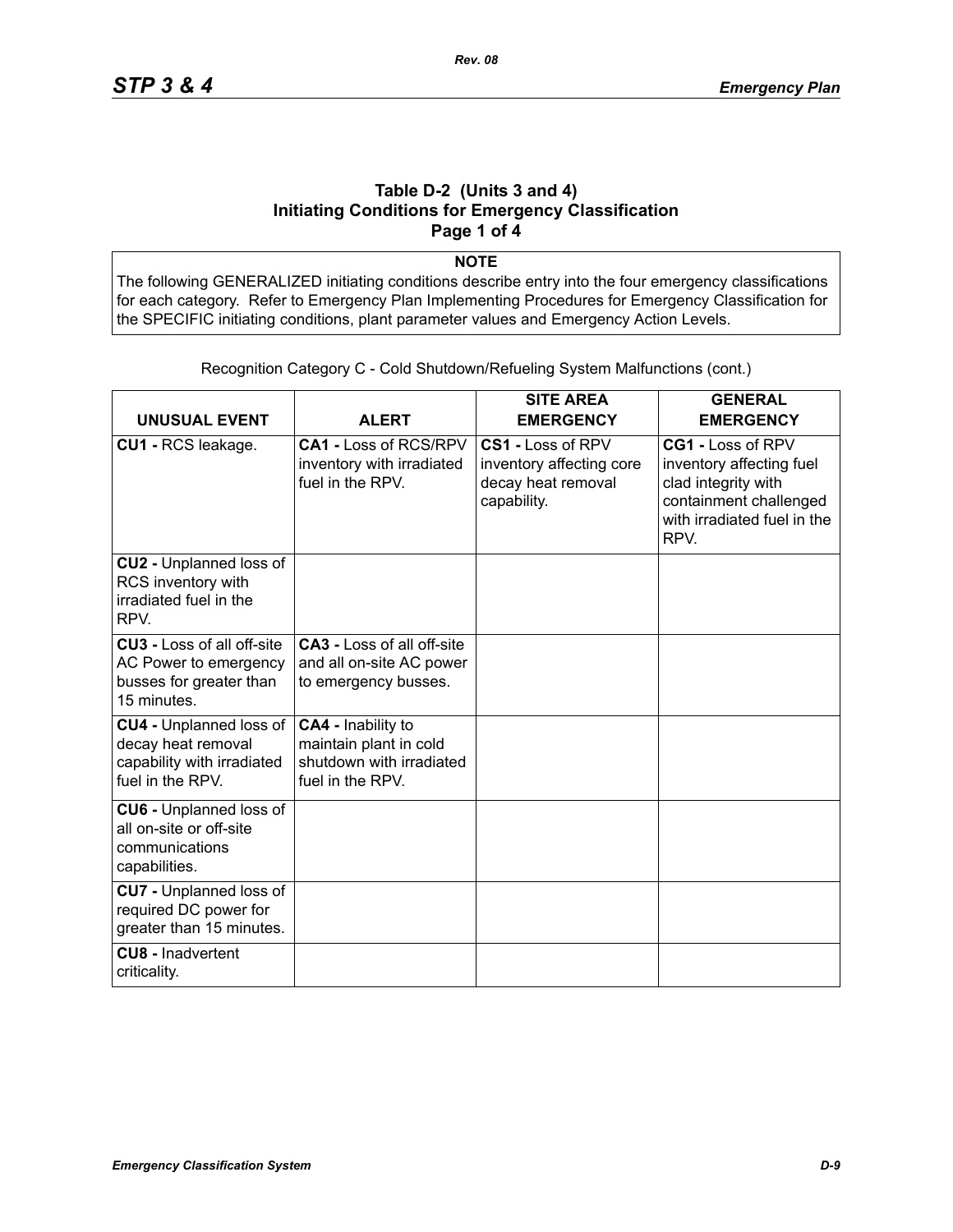## **Table D-2 (Units 3 and 4) Initiating Conditions for Emergency Classification Page 2 of 4**

#### Recognition Category F - Fission Product Barriers

| <b>UNUSUAL EVENT</b>                                             | <b>ALERT</b>                                                          | <b>SITE AREA</b><br><b>EMERGENCY</b>                       | <b>GENERAL</b><br><b>EMERGENCY</b>                                                  |
|------------------------------------------------------------------|-----------------------------------------------------------------------|------------------------------------------------------------|-------------------------------------------------------------------------------------|
| <b>FU1-</b> Any loss or any<br>potential loss of<br>containment. | FA1- Any loss or any<br>potential loss of either<br>fuel clad or RCS. | <b>FS1-</b> Loss or potential<br>loss of any two barriers. | FG1- Loss of any two<br>barriers and loss or<br>potential loss of third<br>barrier. |

#### Recognition Category H - Hazards and Other Conditions Affecting Plant Safety

| <b>UNUSUAL EVENT</b>                                                                                                                                                     | <b>ALERT</b>                                                                                                                                                                                                                                              | <b>SITE AREA</b><br><b>EMERGENCY</b>                        | <b>GENERAL</b><br><b>EMERGENCY</b>                                                         |
|--------------------------------------------------------------------------------------------------------------------------------------------------------------------------|-----------------------------------------------------------------------------------------------------------------------------------------------------------------------------------------------------------------------------------------------------------|-------------------------------------------------------------|--------------------------------------------------------------------------------------------|
| <b>HU1-</b> Natural or<br>destructive phenomena<br>affecting the Protected<br>Area.                                                                                      | HA1- Natural or<br>destructive phenomena<br>affecting a plant Vital<br>Area.                                                                                                                                                                              |                                                             |                                                                                            |
| <b>HU2-</b> Fire within<br>Protected Area boundary<br>not extinguished in less<br>than 15 minutes of<br>detection or explosion<br>within the Protected Area<br>Boundary. | HA2- Fire or explosion<br>affecting the operability<br>of plant safety systems<br>required to establish or<br>maintain safe shutdown.                                                                                                                     |                                                             |                                                                                            |
| HU3- Release of toxic.<br>corrosive, asphyxiant, or<br>flammable gases<br>deemed detrimental to<br>normal plant operations.                                              | <b>HA3-</b> Access to a Vital<br>Area is prohibited due to<br>release of toxic,<br>corrosive, asphyxiant or<br>flammable gases which<br>jeopardizes operation of<br>systems required to<br>maintain safe operations<br>or safely shutdown the<br>reactor. |                                                             |                                                                                            |
| <b>HU4-</b> Confirmed security<br>condition or threat which<br>indicates a potential<br>degradation in the level<br>of safety of the plant.                              | <b>HA4-</b> Hostile action<br>within the Owner<br>Controlled Area or<br>airborne attack threat.                                                                                                                                                           | <b>HS4-</b> Hostile action<br>within the Protected<br>Area. | <b>HG1-</b> Hostile action<br>resulting in loss of<br>physical control of the<br>facility. |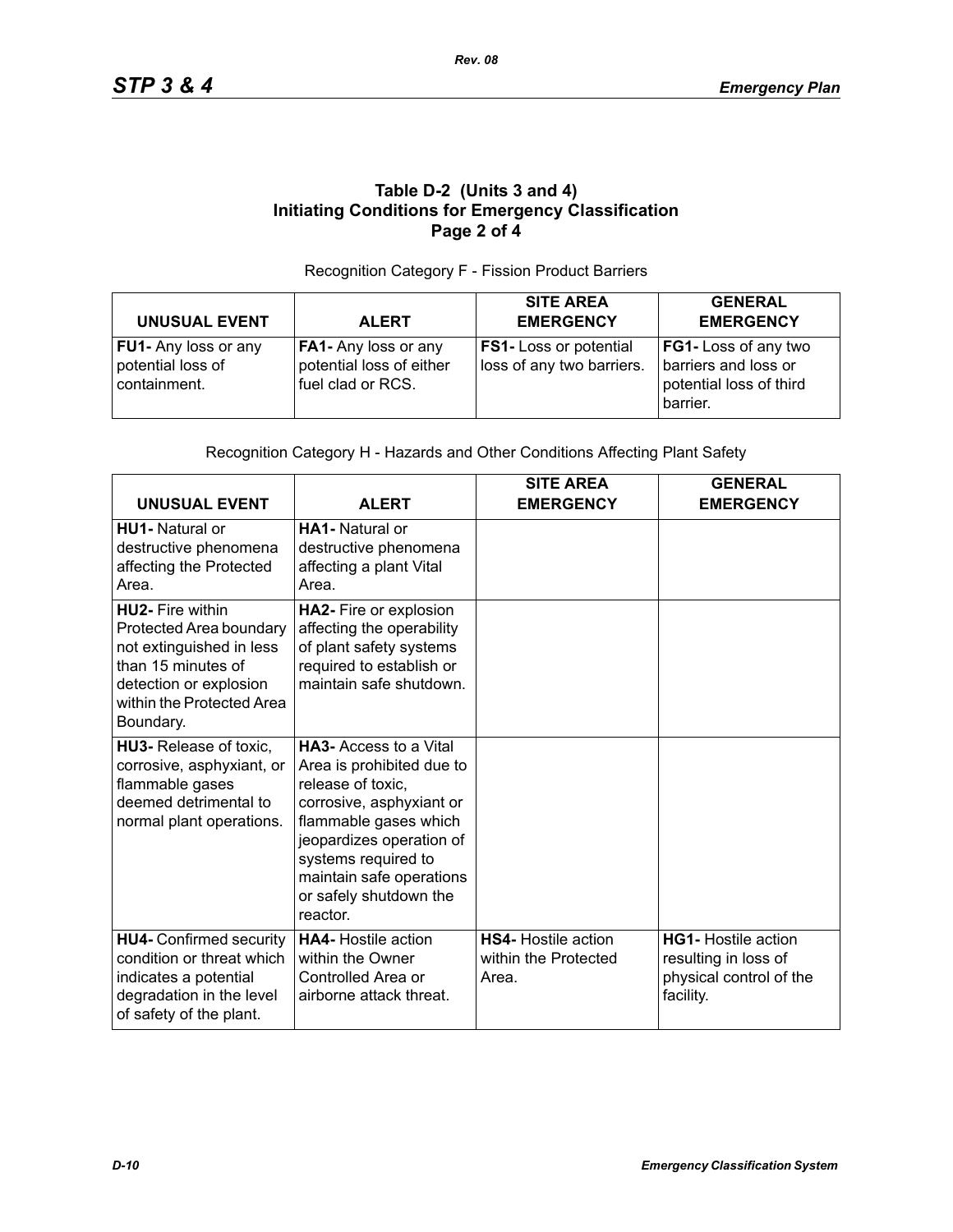## **Table D-2 (Units 3 and 4) Initiating Conditions for Emergency Classification Page 3 of 4**

Recognition Category H - Hazards and Other Conditions Affecting Plant Safety (Continued)

| <b>UNUSUAL EVENT</b>                                                                                                                       | <b>ALERT</b>                                                                                                                                 | <b>SITE AREA</b><br><b>EMERGENCY</b>                                                                                                                    | <b>GENERAL</b><br><b>EMERGENCY</b>                                                                                                             |
|--------------------------------------------------------------------------------------------------------------------------------------------|----------------------------------------------------------------------------------------------------------------------------------------------|---------------------------------------------------------------------------------------------------------------------------------------------------------|------------------------------------------------------------------------------------------------------------------------------------------------|
| <b>HU5-</b> Other conditions<br>existing which in the<br>judgment of the<br><b>Emergency Director</b><br>warrant declaration of a<br>NOUE. | <b>HA6-</b> Other conditions<br>existing which in the<br>judgment of the<br><b>Emergency Director</b><br>warrant declaration of an<br>Alert. | <b>HS3-</b> Other conditions<br>existing which in the<br>judgment of the<br><b>Emergency Director</b><br>warrant declaration of<br>Site Area Emergency. | HG2- Other conditions<br>existing which in the<br>judgment of the<br><b>Emergency Director</b><br>warrant declaration of<br>General Emergency. |
|                                                                                                                                            | <b>HA5-</b> Control Room<br><b>Evacuation Has Been</b><br>Initiated.                                                                         | <b>HS2-</b> Control Room<br>Evacuation Has Been<br>Initiated and Plant<br>Control Cannot Be<br>Established.                                             |                                                                                                                                                |

Recognition Category R - Abnormal Radiation Levels/Radiological Effluents

|                                                                                                                                                                                                                            |                                                                                                                                                                                                                                  | <b>SITE AREA</b>                                                                                                                                                                                                            | <b>GENERAL</b>                                                                                                                                                                                                                                               |
|----------------------------------------------------------------------------------------------------------------------------------------------------------------------------------------------------------------------------|----------------------------------------------------------------------------------------------------------------------------------------------------------------------------------------------------------------------------------|-----------------------------------------------------------------------------------------------------------------------------------------------------------------------------------------------------------------------------|--------------------------------------------------------------------------------------------------------------------------------------------------------------------------------------------------------------------------------------------------------------|
| <b>UNUSUAL EVENT</b>                                                                                                                                                                                                       | <b>ALERT</b>                                                                                                                                                                                                                     | <b>EMERGENCY</b>                                                                                                                                                                                                            | <b>EMERGENCY</b>                                                                                                                                                                                                                                             |
| RU1 - Any unplanned<br>release of gaseous or<br>liquid radio-activity to the<br>environment that<br>exceeds two times the<br>radiological effluent<br><b>Technical</b><br>Specifications/ODCM for<br>60 minutes or longer. | RA1 - Any unplanned<br>release of gaseous or<br>liquid radioactivity to the<br>environment that<br>exceeds 200 times the<br><b>Radiological Effluent</b><br><b>Technical</b><br>Specifications/ODCM for<br>15 minutes or longer. | <b>RS1</b> - Off-site dose<br>resulting from an actual<br>or imminent release of<br>gaseous radioactivity<br>exceeds 100 mrem<br>TEDE or 500 mrem<br>thyroid CDE for the<br>actual or projected<br>duration of the release. | <b>RG1 - Off-site dose</b><br>resulting from an actual<br>or imminent release of<br>gaseous radioactivity<br>exceeds 1000 mrem<br>TEDE or 5000 mrem<br>Thyroid CDE for the<br>actual or projected<br>duration of the release<br>using actual<br>meteorology. |
| RU2 - Unexpected rise in<br>plant radiation.                                                                                                                                                                               | RA3 - Release of<br>radioactive material or<br>rise in radiation levels<br>within the facility that<br>impedes operation of<br>systems required to<br>maintain safe operations<br>or to establish or<br>maintain cold shutdown.  |                                                                                                                                                                                                                             |                                                                                                                                                                                                                                                              |
|                                                                                                                                                                                                                            | RA2 - Damage to<br>irradiated fuel or loss of<br>water level that has<br>resulted or will result in<br>the uncovering of<br>irradiated fuel outside<br>the reactor vessel.                                                       |                                                                                                                                                                                                                             |                                                                                                                                                                                                                                                              |